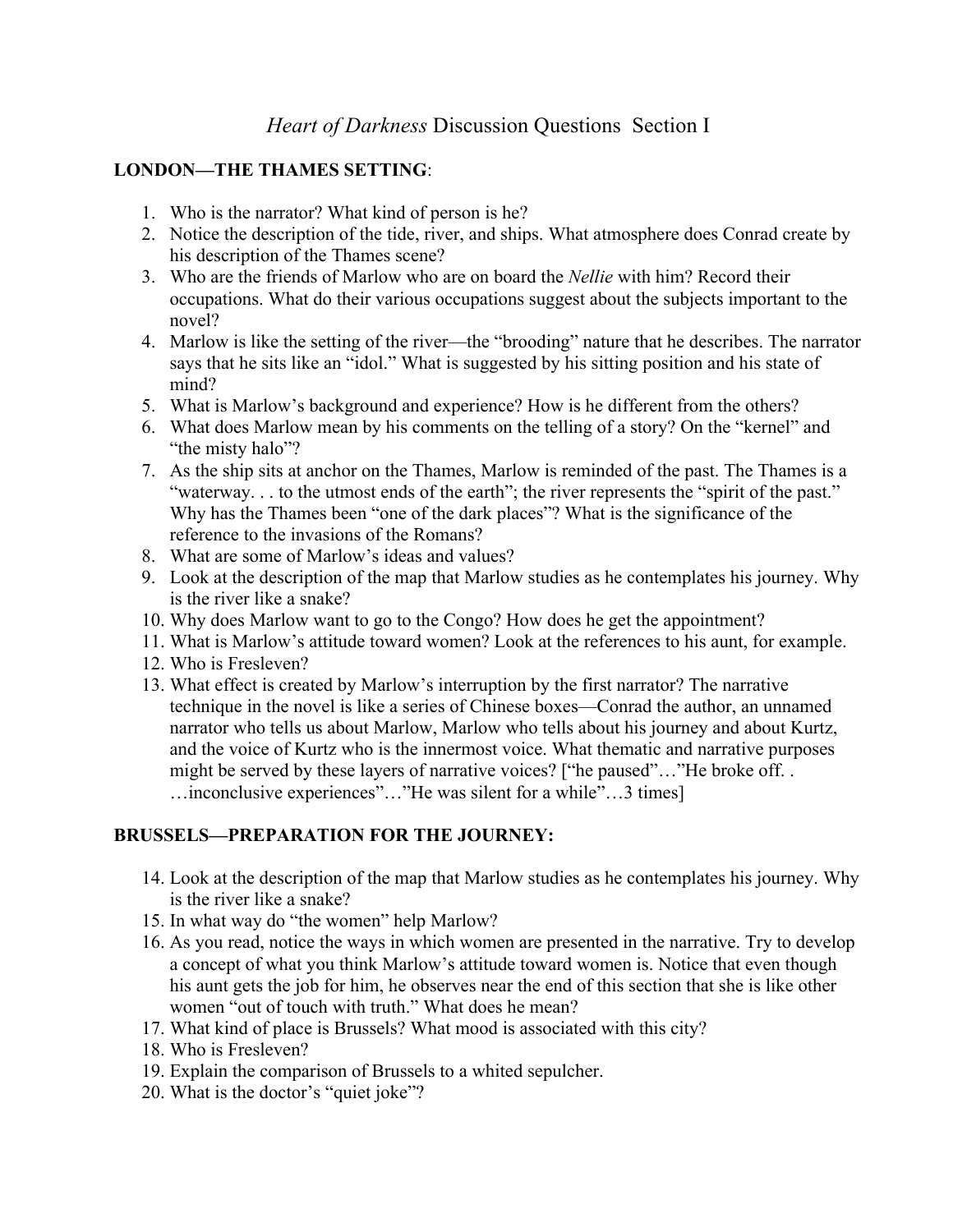- 21. How does Marlow feel before he leaves for the Congo? (mentally-- ; physically )
- 22. Marlow builds a series of images to describe the Company Office. Many of these details have traditional symbolic meanings. Think about the meanings of the following, and if possible connect them to either the Bible or classical mythology:
- $\triangleright$  "whited sepulchre" ()
- $\triangleright$  narrow street ()
- $\triangleright$  two women knitting ( )
- $\triangleright$  the deadly snake ( )
- $\triangleright$  the center of the map, of Africa, of the earth ()
- $\triangleright$  the color black ()
- $\triangleright$  the doctor who prophesies madness ()
- $\triangleright$  the sun ( )
- $\triangleright$  the imposter character type ( )
- $\triangleright$  the archetypal journey (the entire book)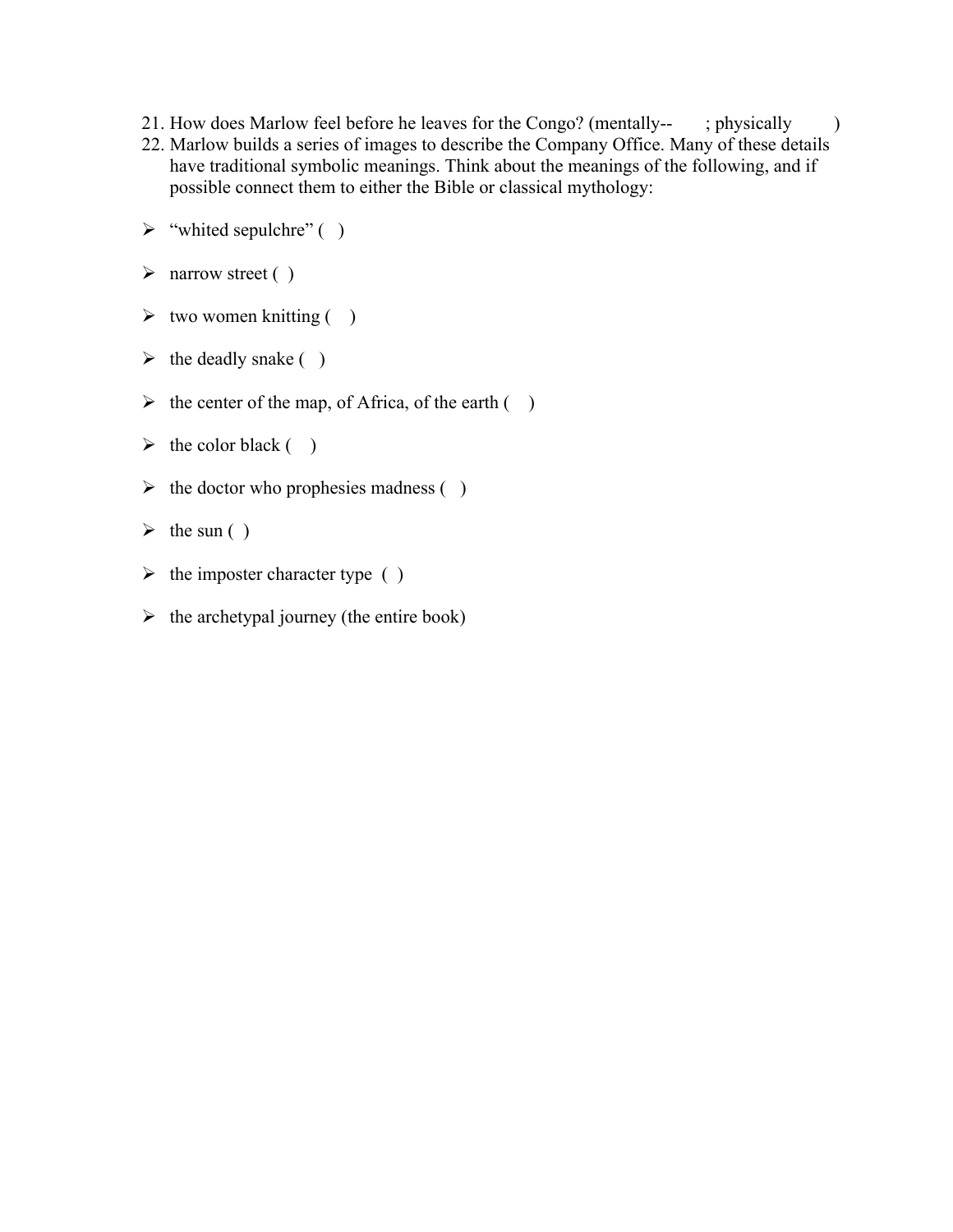## *Heart of Darkness* Discussion Questions Section II Part I

#### **THE JOURNEY TO THE INNER STATION:**

- 1. What does Marlow learn when he overhears the manager and his uncle? What new image of Kurtz is suggested? Note the mixture of idealistic beliefs and rumors.
- 2. What are Marlow's difficulties as skipper on the trip upriver?
- 3. Study the descriptions of the river—"the hidden evil" and "the profound darkness of its heart." Find other descriptive phrases.

#### **LIFE ON THE RIVER**

- 4. In what dual sense is Marlow "penetrating deeper and deeper into the heart of darkness"?
- 5. What do the circumstances of his journey contribute to his assertion that human beings need "a deliberate belief"? Do you agree with him? What is his belief in?
- 6. What are we to think of the natives depicted in *Heart of Darkness*?
- 7. What does Marlow learn from *An Inquiry into Some Points of Seamanship*?
- 8. Marlow again insists on the importance of his work, of being at work. Why?
- 9. Marlow says that the "essentials of this affair lay deep under the surface." How does his subsequent description of the landscape capture that hiddenness? How does the fog affect Marlow's attitude toward his work?
- 10. Marlow is very complimentary of the cannibals on board his ship. Why? Think about the ways in which the Europeans Marlow has met have not shown "restraint."
- 11. Who is the "enchanted princess sleeping in a fabulous castle"? Is the language of the description appropriate? Explain.
- 12. How do you interpret Marlow's remarks about "the women"?
- 13. Why do the natives attack?
- 14. Why does Marlow react as he does to the murder of his helmsman? Why does he throw away his shoes?
- 15. The pilgrims shoot into the jungle. Remember the warship shooting into the African coastline? What is Marlow suggesting is like about the two?
- 16. For what different reasons do the cannibal crewmen and the pilgrims object to Marlow's disposal of the dead helmsman?
- 17. What does Marlow think of his companions on the steamer?

## **THE ARRIVAL**

- 18. This is a very important section of the novel. What does Marlow say about belief and the loss of belief?
- 19. Consider the voices: the voice of Kurtz, of the first narrator, of the Intended. What is the "voice" of civilization? What is its value? What do these voices mean?
- 20. Marlow says that all of Europe is responsible for Kurtz. In what way is this true?
- 21. Kurtz is a man who is eloquent with words; he is also the man who declares, "Exterminate all the brutes!" Explain this irony of his character.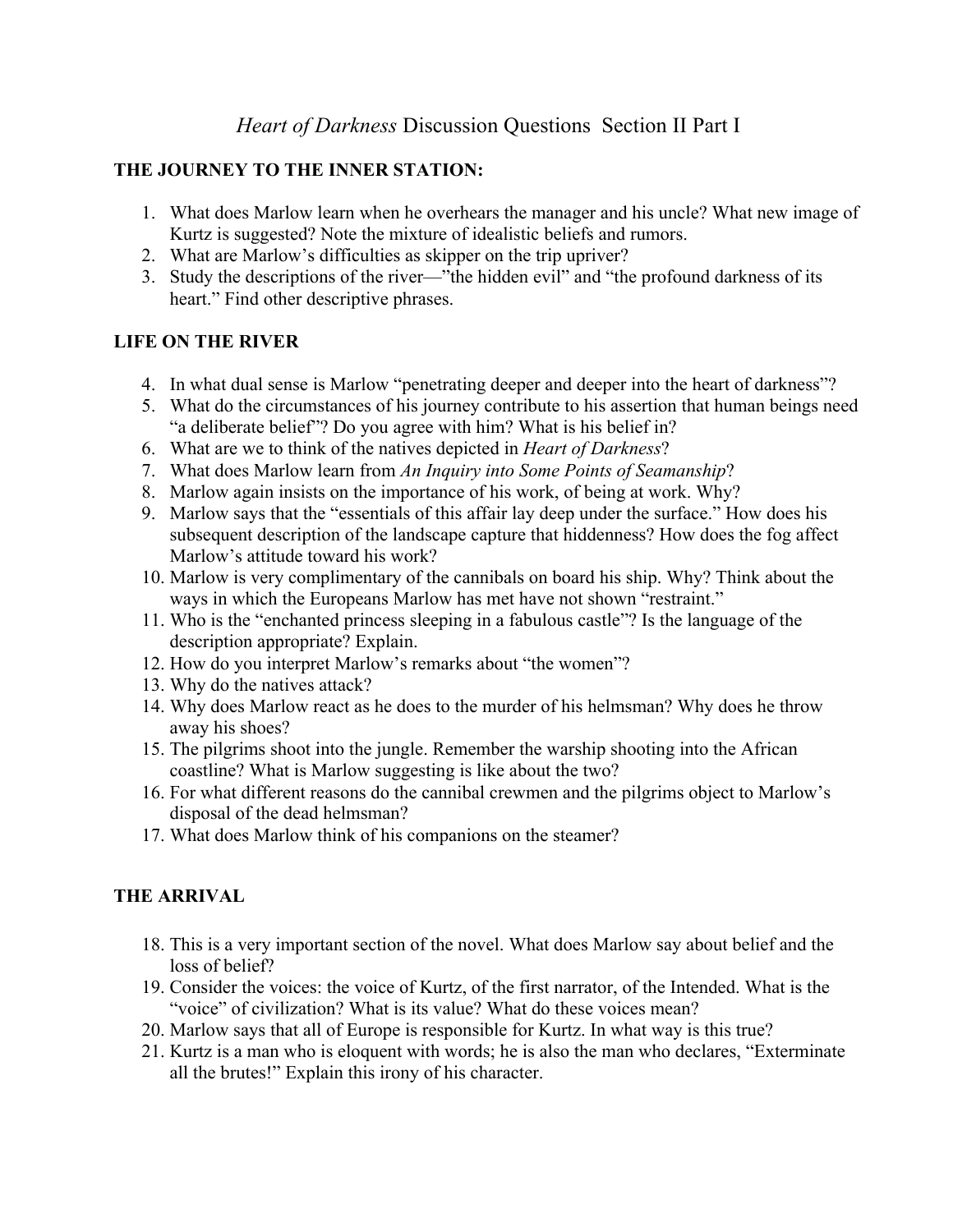- 22. What is the nature of Kurtz's report to the International Society for the Suppression of Savage Customs? What is the contrast between the main body of the report and its postcript?
- 23. What do we learn about Kurtz's methods of securing ivory and of his relationship with the natives? Cite passages which indicate these things.
- 24. What is the bond Marlow feels for Kurtz? How is the theme of restraint important here?
- 25. What does Marlow admire about Kurtz? Disapprove of in Kurtz?
- 26. What do Marlow and Kurtz have in common? How are they different?
- 27. When Marlow looks at the Inner Station through his binoculars, what exactly does he see?
- 28. What is Kurtz's place like? What has been going on?
- 29. Who is the "harlequin"? Describe him.
- 30. What does he symbolize? What is his function in the novel?
- 31. What advice does he give Marlow?
- 32. What is the book that Marlow gives him?
- 33. What is the young Russian sailor's attitude toward Kurtz? What information does he give Marlow about Kurtz?
- 34. In what way do you think the harlequin's mind has been enlarged?
- 35. How much credibility do you attach to the remarks of the Russian harlequin? Explain.
- 36. How does Part II change the portrait we see of Kurtz?
- 37. To what does the title *Heart of Darkness* refer?
- 38. Discuss the symbolic significance of Marlow's journey up the river.
- 39. Discuss the imagery of light and dark in one of the scenes.
- 40. What protections does Marlow list from the temptations of savagery in the absence of civilization?
- 41. Discuss the theme of restraint in the novel.
- 42. How would you describe Conrad's style of writing? Do you find it effective? (Why/why not)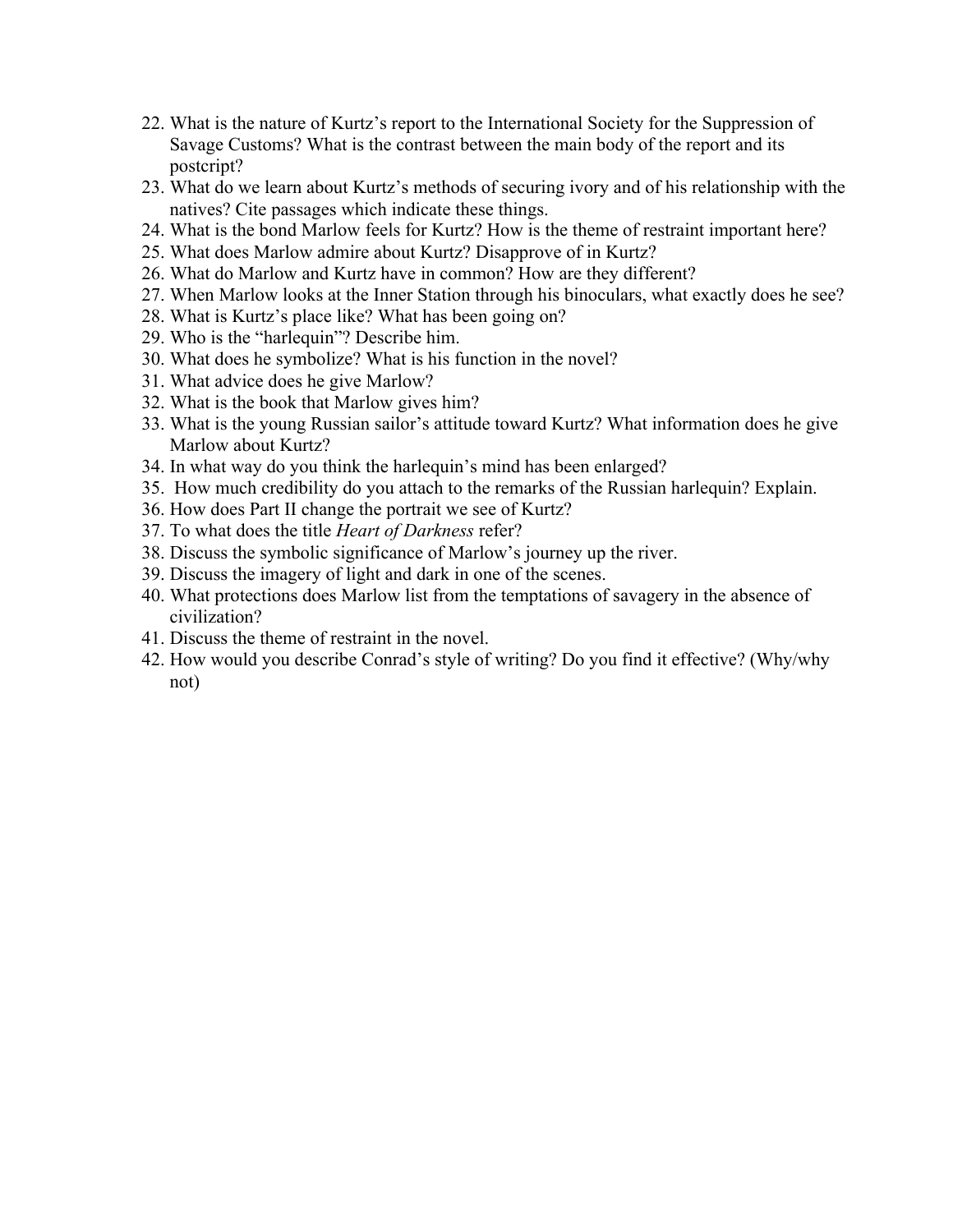# *Heart of Darkness* Discussion Questions Section II Part II

### **THE JOURNEY: THE FIRST STAGE**

#### **COAST OF AFRICA:**

- 1. As Marlow journeys down the coast of Africa on the French steamer, he is struck by the appearance of the coastline, the brightness of the sun, the ridiculous shooting into the jungle of the warship, and the mixture of death and trade. What feelings about Africa, about Europeans, and about the job he is about to assume are aroused by these first encounters of his journey?
- 2. What scenes of the journey reveal to Marlow the heartless exploitation of the natives and the futility of the colonial system?
- 3. Look at a map of Africa. What river does Marlow journey upward?

## **THE OUTER STATION:**

- 4. Describe what Marlow sees at the First Station. What is signified by the abandoned machinery, the chaotic appearance, and the suffering of the slaves?
- 5. What is the "devil of rapacious and pitiless folly"?
- 6. In the grove of death Marlow sees a slave wearing a bit of "white worsted" about his neck. How does this detail connect to the theme of European invasion of Africa?
- 7. Why does Marlow regard "work" as important?
- 8. Describe the Chief Accountant. Why does Marlow notice him? What does he do?
- 9. What does the accountant represent? Do you admire or dislike him? Why?
- 10. What is Marlow's attitude toward the accountant and the work going on at the Outer Station?
- 11. Why do you think Conrad included the accountant in the novel?
- 12. Find the reference to Kurtz. What kind of person do you imagine him to be?
- 13. Marlow emphasizes the motif of "paths" as he describes the land journey to the Central Station. What is the symbolic significance? What does Marlow say about death?

## **THE CENTRAL STATION:**

- 14. Marlow finds his steamer at the bottom of the river and a manager who seems to take it for granted that nothing will be done efficiently. How does Marlow react? How does he adjust? What does he mean when he says there are "no external checks"
- 15. What are his reactions to the explanation given to him? How is the situation concerning the rivets typical of the colonial system as he sees it?
- 16. Who is "the flabby devil" who is "running the show"?
- 17. Why is Marlow so frustrated by what he sees in Africa and by the Europeans he meets?
- 18. What sort of character is the manager; how is he described?
- 19. What does he learn about Kurtz?
- 20. What does the overheard conversation between the manager and the brickmaker contribute to his knowledge of Kurtz?
- 21. What is Marlow's attitude toward the manager and toward the work of the Central Station?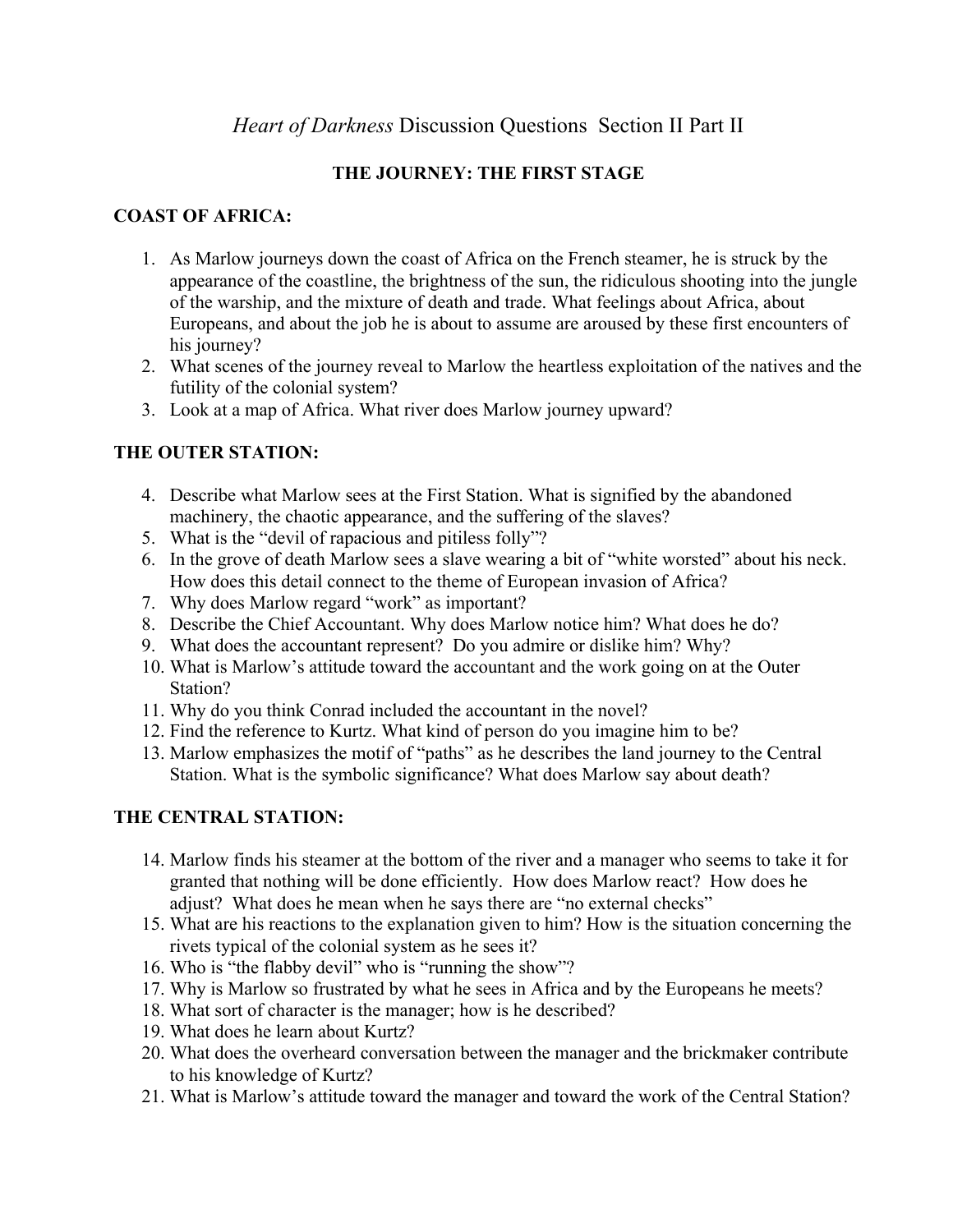- 22. Look at the description of the oil painting by Kurtz of the blindfolded woman. Remember this image; it will have important connections at other points in the novel. What is the meaning of Kurtz's painting?
- 23. What impression does the painting give of Kurtz the painter?
- 24. What impression does the painting give of the woman?
- 25. What do you make of the strange episode of the fire and the hold in the bottom of the watering pail? What does this event contribute to Marlow's and the reader's sense of European life in Africa?
- 26. What details do you learn about the character of the brickmaker? What is a "papier-mâché Mephistopheles? Why does he call the brickmaker a papier-mâché Mephistopheles?
- 27. What is Marlow's lie? Why does he tell it? Is it justified? Explain.
- 28. As he assumes his task, Marlow says that work is a way of keeping hold on "the redeeming facts of life." What do you think he means? Why is this attitude toward work important for him in Africa?
- 29. In the midst of the narrative, Marlow stops and speaks to his listeners: "Do you see him? Do you see the story? Do you see anything? It seems to me I am trying to tell you a dream…" What effect is created? What is the significance of the repetition of the verb "to see"? Marlow seems to call special attention to the particular episode that is occurring, suggesting that it is important and especially difficult to understand. What do you think he wants us to see?
- 30. Why are rivets important to Marlow? Again, he talks about work: "I don't like work…but I like what is in the work—the chance to find yourself. Your own reality…" As the novel progresses, think about whether or not this is true for the European invaders of Africa, for Marlow, for Kurtz.
- 31. Who is the dark figure in front of the manager's hut? Give evidence for you answer.
- 32. What does Marlow say about the Eldorado Exploring Expedition? What is the true nature of the expedition?
- 33. To what themes is the Eldorado Exploring Expedition connected?
- 34. What are the different stages of Marlow's journey and what does each stage represent?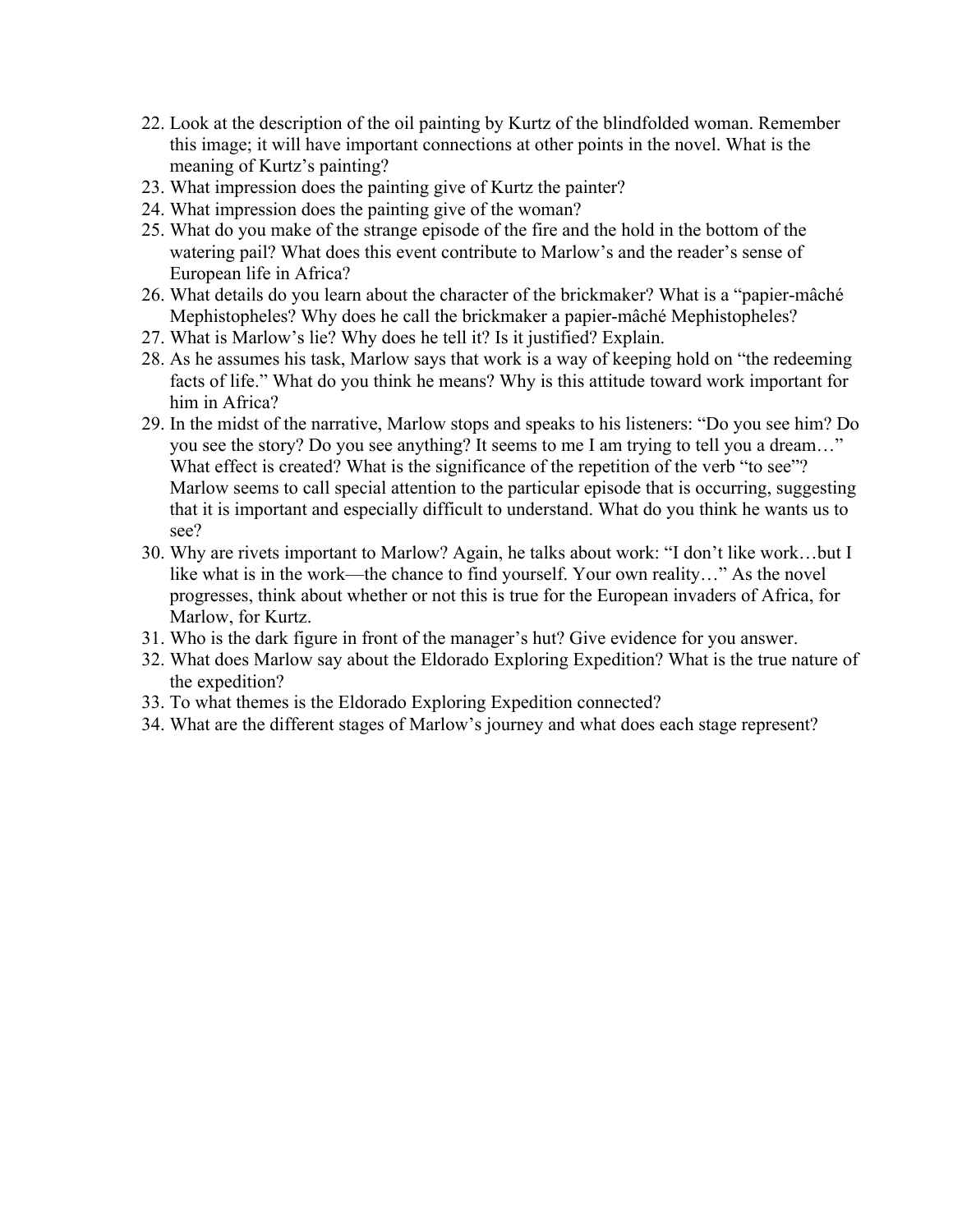## *Heart of Darkness* Discussion Questions Section III

#### **THE INNER STATION**

- 1. Why does this section change take place in the middle of an action? Is that what happens with Section II? Are these seemingly abrupt breaks appropriate in any way? What do you think Marlow intends to convey by this three-part division of his story?
- 3. What new interpretation of the harlequin is suggested by this opening section?
- 4. What are the knobs Marlow describes?
- 5. Look at Marlow's response to Kurtz. What other motifs in the novel can you connect to Marlow's emphasis on his lack of restraint; the fact of his eloquence when he is "hollow at the core"?
- 6. What does the manager say about Kurtz's methods?
- 7. What details make up the scene in which Kurtz is carried on a stretcher to the ship?
- 8. Describe the native woman.
- 9. Why do you think Kurtz tries to escape from the steamer back to his station?
- 10. How does Marlow persuade Kurtz to return to the ship?
- 11. What does Kurtz talk about on the voyage down the river?
- 12. What different references does Marlow make to Kurtz's voice and why?
- 13. Examine Marlow's feelings about Kurtz and the manager. What changes in attitude is Marlow experiencing? How does he feel about each of these men by the time they begin the journey back down the river and as that journey progresses?
- 14. How is Kurtz's life related to the flow of the river and the heart of darkness of the jungle?
- 15. What are the significance of Kurtz's last words? What do Kurtz's last words mean to him? To Marlow? To you?
- 16. What is "the horror"? Why does Marlow call his cry a moral victory?
- 17. What motifs that have been developed throughout the novel are recapitulated here?
- 18. What is Marlow's view of Kurtz at the end of this section?
- 19. What has Marlow learned from his journey? What darkness does he see in himself?

## **BRUSSELS**

- 20. After Marlow's return to Brussels, what three people ask him about Kurtz? What is the purpose of each?
- 21. Describe the Intended and her environment.
- 22. Contrast the Intended with the native woman on the docks. Are these negative or positive portrayals of women?
- 23. Recall the painting by Kurtz and the description of the native woman mourning his departure. What similarities do you see in colors and gestures? What differences are there?
- 24. How do the Intended and the native woman symbolize the oppositions of the novel?
- 25. What interpretation of the Intended's role in the novel is suggested by her appearance, the appearance of her surroundings, and by her statements?
- 26. Examine carefully each statement that is made by Marlow and by the Intended in their interview. What ironies do you see?
- 27. What lie does Marlow tell? Do you agree with his decision?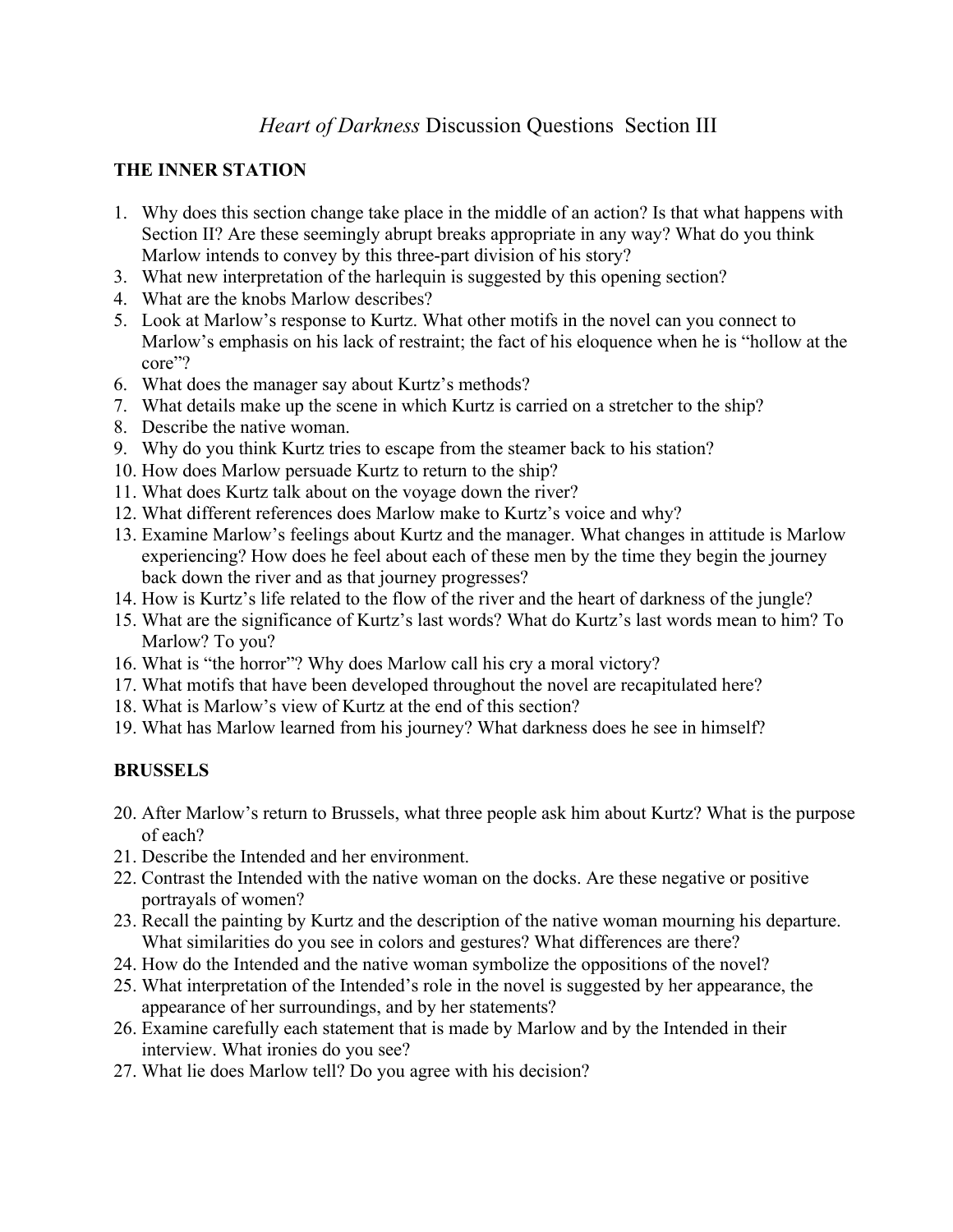- 28. Why does Marlow like to the Intended when he has said how much he hates lying? Why not tell her the truth, or tell her that Kurtz had no last words, rather than affirming her sentimental and mundane ideas?
- 29. How is Marlow's decision to lie related to his earlier comments about women?
- 30. Consider the possibility that in a certain way, Marlow does not lie to the Intended. What is the connection between "her name" and "the horror"?
- 31. How has Marlow been changed by his journey to Africa?
- 32. Would the Director of Companies, or the Lawyer, or the Accountant, be affected by a term of service at the Inner Station the way Kurtz was? Explain.
- 33. How does the last paragraph relate to the beginning of the story?
- 34. Why is Marlow again described as a Buddha?
- 35. What is meant by the comment, "We have lost the first of the ebb…?" Where does the novel end?